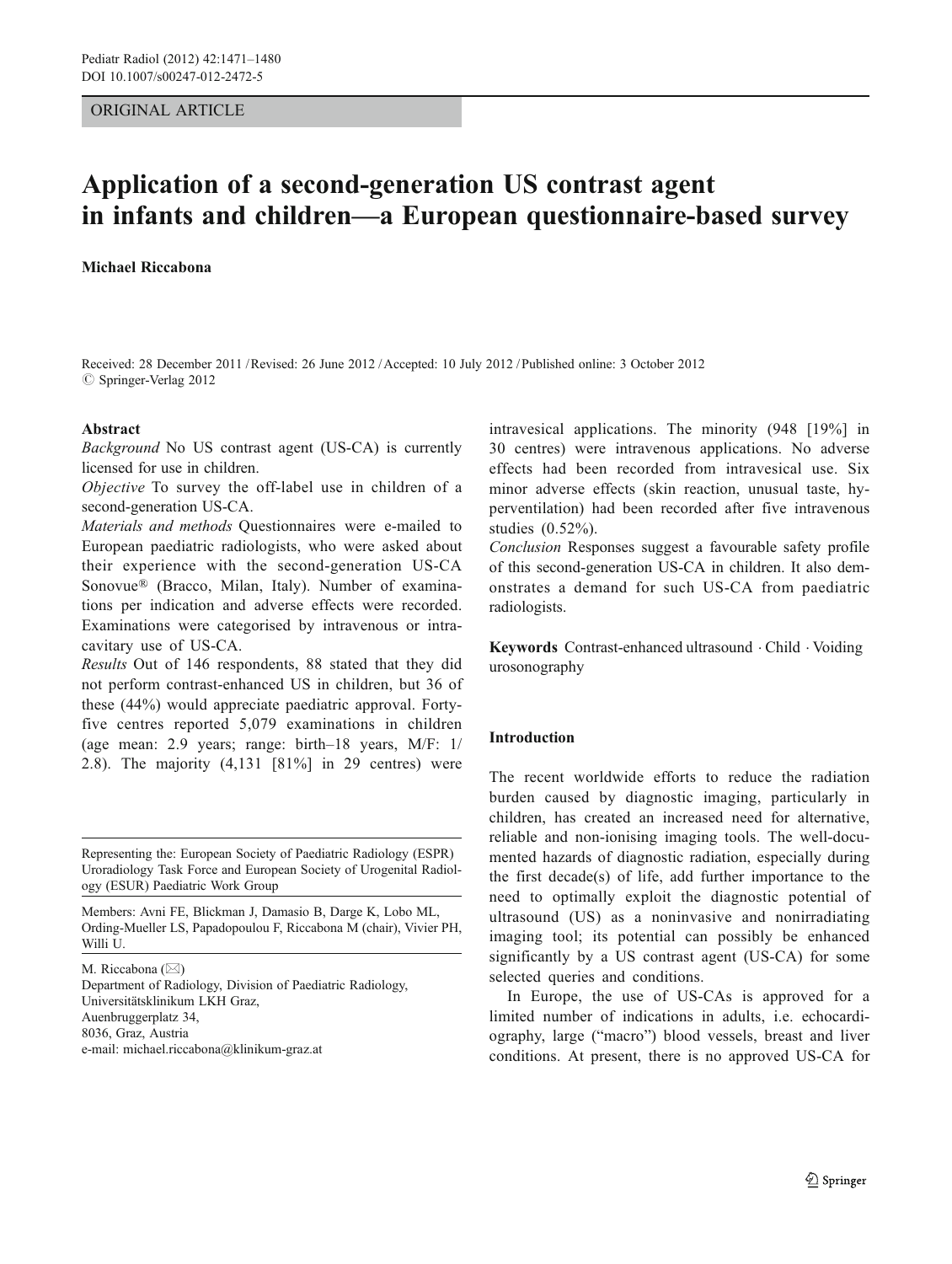paediatric use. The only US-CA (i.e. Levovist®, Schering, Berlin, Germany) approved for paediatric intravenous (IV) and intracavitary use in some European countries was taken off the market for economic reasons some years ago. As soon as an approved US-CA was available—despite the obstacle of lacking paediatric registration at present—US-CAs have been used in infants and children in many countries over the last 15 years, particularly in Europe. The most frequent paediatric application is contrast-enhanced voiding urosonography (ce-VUS) for assessment of vesicoureteral reflux (VUR)  $[1-24]$  $[1-24]$  $[1-24]$ . Levovist<sup>®</sup> was the agent most frequently used, since it had been approved for paediatric intravesical use in some countries. For this application, a procedural recommendation has been developed and issued by the Uroradiology Task Force of the European Society of Paediatric Radiology (ESPR) and the Paediatric Work Group of the European Society of Urogenital Radiology (ESUR) to promote standardised high-quality examinations [\[25](#page-7-0)]. All the experience with US-CAs led to recommendations by the World Federation of Ultrasound in Medicine and Biology (WFUMB) as well as the European Federation of Societies on Ultrasound in Medicine and Biology (EFSUMB) on the use of CE-US [[26\]](#page-7-0) which included paediatric applications, particularly in the 2008 and 2011 updates [\[27,](#page-8-0) [28\]](#page-8-0); the proposed indications include both IV and intracavitary applications. The recommended paediatric indications are assessment of focal lesions of parenchymal abdominal organs (e.g. in trauma or in oncology conditions) and the assessment of VUR by intravesical US-CA administration  $(=$  ce-VUS)  $[28, 29]$  $[28, 29]$  $[28, 29]$  $[28, 29]$ . The list of indications will increase in the future as demonstrated by trials analysing the clinical potential and impact of CE-US, particularly in adult but also in paediatric oncology. All these experiences demonstrate that CE-US can contribute significantly to reducing the diagnostic radiation burden to the population.

But, at present, all paediatric US-CA applications remain off-label; a situation that does not match the clinical need. For instance, in the setting of mild blunt abdominal trauma, imaging (and follow-up) by CT would involve a significant radiation exposure and iodinated CA injection (potentially even repeatedly); this might partially be replaced by CE-US. However, physicians must obtain an informed consent for off-label use of US-CA. Similar reasoning holds for the assessment of VUR. These examples illustrate why approval for paediatric use is deemed urgently necessary.

To address this need, and to try to confirm the safety of US-CAs in children, the ESPR Uroradiology Task Force together with the ESUR Paediatric Working Group set out to help provide data and information on the use and safety of the most common second generation US-CA presently available in Europe, i.e. Sono-Vue® (Bracco, Milano, Italy), used for paediatric applications, by initiating a Europe-wide survey. Responses from this survey are presented.

# Materials and Methods

Questionnaires were distributed in summer 2010 via email to all members of the ESPR and the Society of German-speaking Paediatric Radiologists (Gesellschaft pädiatrische Radiologie [GPR]) as well as other physicians and groups who requested or offer to participate to support our efforts (partially also via personal and individual contacts), all being considered potential users of this US-CA in children, i.e. general radiologists, paediatricians, paediatric urologists, members of affiliated societies (e.g. ESUR, Austrian Society for Ultrasound in Medicine [OEGUM], Austrian Society for Radiology [OERG]), and customers known to the manufacturer Bracco (Milan, Italy). Replies were accepted until April 2011.

The questionnaire asked for specific information on number of paediatric applications, mean age and gender, on the individual application (IV or intracavitary), and on all observed adverse events associated with the US-CA. Furthermore, in IV CE-US, the targeted organ and the clinical query/indication were to be listed. The type and duration of US-CA usage in children needed to be filled out. The completed questionnaire could be returned by fax, regular mail or e-mail with identification of the submitting institution. It was promised that the submitted data would not be used for any undertaking or research other than this ongoing survey, and that the various nonrelevant details (name of institution, etc.) would be kept anonymous. Only reports on the use of SonoVue® were evaluated; data on Levovist® applications were not included. To avoid duplicate data and data overlap from one institution with several individuals filing the survey, only one completed survey per institution was used.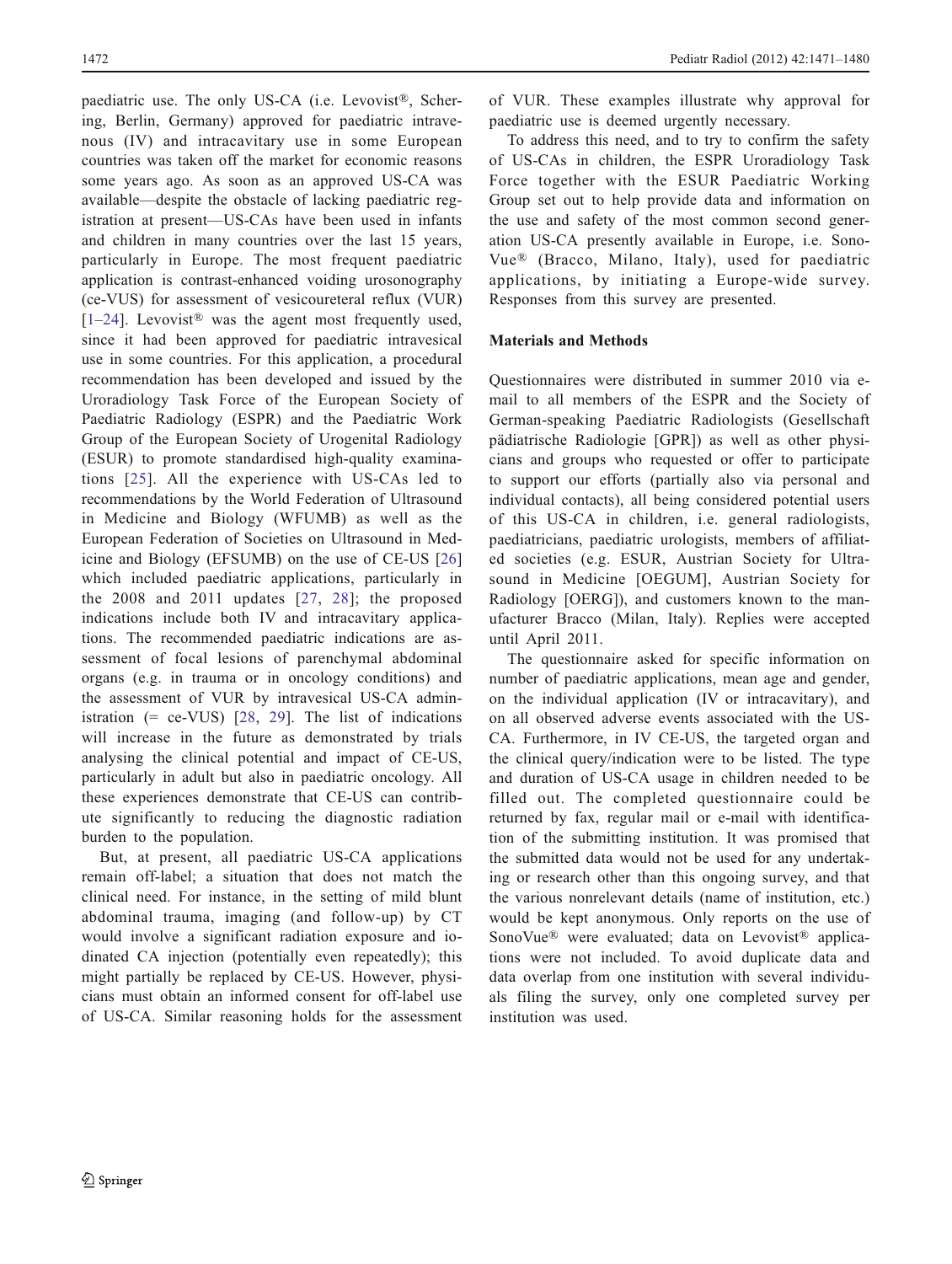The central questions asked about experience with contrast-enhanced US in a questionnaire sent European paediatric radiologists

# Questionnaire on contrast-enhanced ultrasound (CE-US) in children

| Do you or have you used US contrast agents in children?                                                                                                                                        |                                        |                      | $\Box$ Yes $\Box$ No |  |  |
|------------------------------------------------------------------------------------------------------------------------------------------------------------------------------------------------|----------------------------------------|----------------------|----------------------|--|--|
| Do you or have you used SonoVue® in infants and children?<br>intravenous , intravesical (for VUR detection)                                                                                    |                                        | $\Box$ Yes $\Box$ No |                      |  |  |
| Have you performed or do you perform contrast-enhanced voiding urosonography (ce-VUS)                                                                                                          |                                        |                      |                      |  |  |
| for the detection vesicoureteral reflux in children using SonoVue®                                                                                                                             |                                        | $\Box$ Yes $\Box$ No |                      |  |  |
| If YES: Since when have you performed ce-VUS, since when have you used SonoVue®<br>Number of exams  number of exams / year<br>Mean patient age (years), range (years), gender ratio            |                                        |                      |                      |  |  |
| Have you performed or do you perform intravenous SonoVue® applications in children? □ Yes                                                                                                      |                                        |                      | ⊟ No                 |  |  |
| If YES: Since when have you performed CE-US , since when have you used SonoVue®<br>Number of exams / patients, number of exams / year<br>Mean patient age (years), range (years), gender ratio |                                        |                      |                      |  |  |
| Indications (number, age, gender):<br>Tumors and mass lesions<br>Others (please name)                                                                                                          | Targeted organs (number, age, gender): |                      |                      |  |  |
|                                                                                                                                                                                                |                                        |                      |                      |  |  |
|                                                                                                                                                                                                |                                        |                      |                      |  |  |
|                                                                                                                                                                                                |                                        |                      |                      |  |  |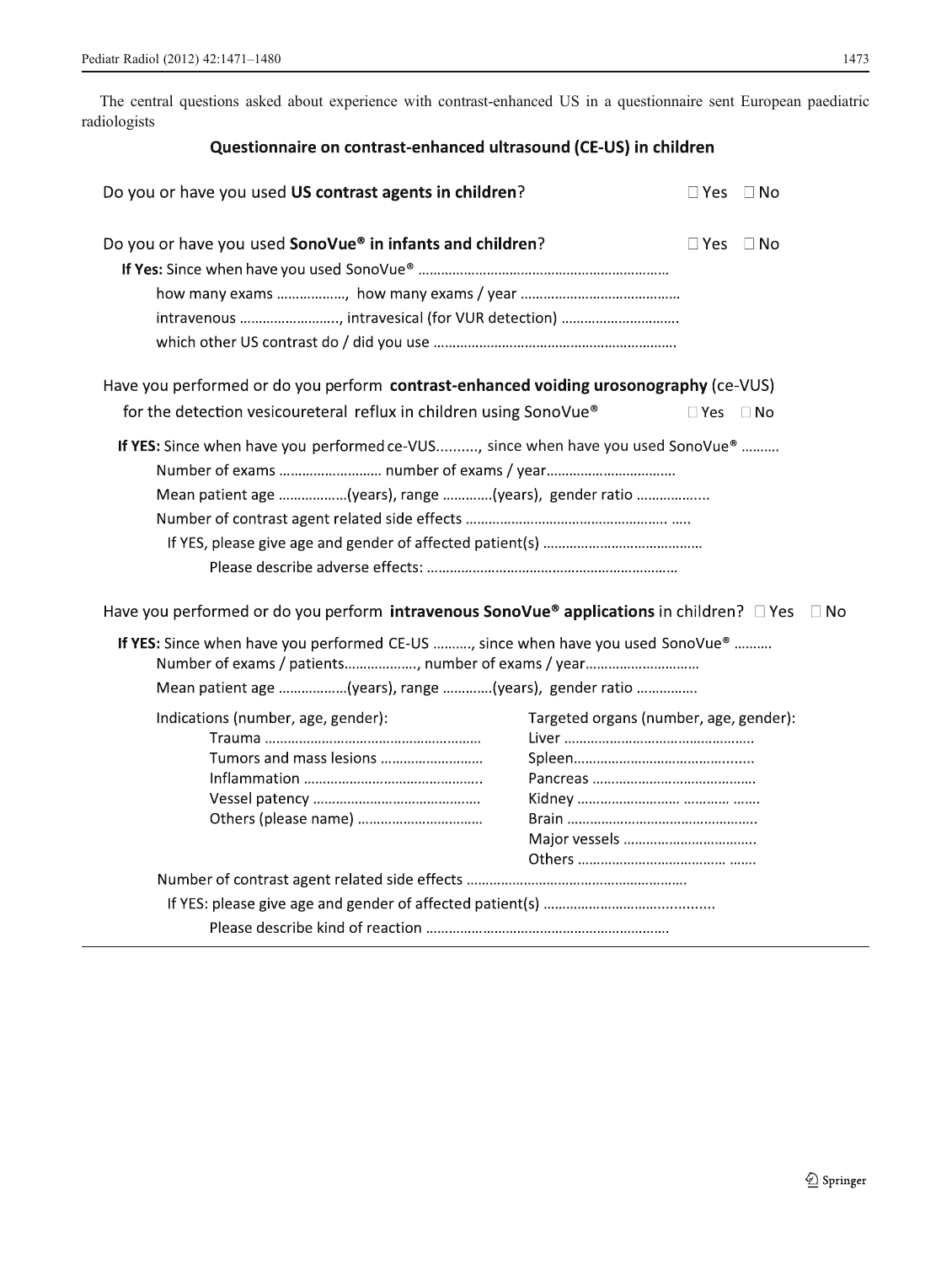### Results

A total of 146 surveys were received, 88 of which simply stated that no CE-US was performed in children at the respective institution because of regulatory issues or availability. Nevertheless,  $44\%$  of the 88 ( $n=36$ ) stated that they would appreciate paediatric approval to then start using US-CAs in children. Nine centres reported that they had been using Levovist®, but stopped CE-US after Levovist® became unavailable. Four data sets were incomplete or mixed with adult applications (without age information that would allow the paediatric cohort to be identified) and could not be used; however, in two of these surveys, two adverse events were reported in adolescents (one severe anaphylactic reaction and one urticaria, both after IV use of SonoVue®).

Forty-five centres from all over Europe reported on paediatric applications of SonoVue®, documenting 5,079 examinations in total. Thirty-one centres performed both IV and intracavitary CE-US, the others reported the use of either IV CE-US or ce-VUS. The number of patients could not be retrieved from these data, but appears to be less than the above number, as some patients may have undergone repeated examinations. The highest number of responses [\[23](#page-7-0)] came from Germany. The other countries were—in alphabetical order—Austria, Finland, France, Greece, Hungary, Italy, Norway, Poland, Romania, Slovenia, Spain, Sweden and Switzerland. Mean patient age was 2.9 years (range: birth to 18 years), gender distribution was 1 male to 2.8 females. Most centres started to use SonoVue® between 2006 and 2009, only a few reported using SonoVue® from 2001 onwards; i.e. when the agent was first introduced. This indicates a frequency of approximately 100 to 1,000 investigations per year in earlier years. In 2010—the last complete year covered and included in the survey—there were approximately 2,000 examinations. Twenty centres had been using Levovist® before switching to SonoVue®. For the other questionnaires, the respective answer (as to whether CE-US has been performed with Levovist before starting to use SonoVue) was partially missing in the respective field.

The most extensive experience with CE-US exists in centres that perform a large number of ce-VUS. Between 400 and 700 ce-VUS studies were reported in four centres; the majority of institutions reported 50–300 examinations (Table [1](#page-4-0)). IV applications of CE-US are used less frequently. Many reported only small series with up to 10 case studies, the rest between 10 and 80 patients, except for one large series of nearly 500 patients (Table 2). All six mild side effects of SonoVue® that could be attributed solely to the US-CA were reported in five patients with IV applications.

A total of 4,131 intracavitary applications (81.3%) was reported from 29 centres, nearly all intravesical (Table [1](#page-4-0)). Only three groups mentioned other intra-cavitary applications, such as assessment of drain position and function during or after percutaneous interventions—no exact number available (probably  $\leq 1\%$ ). The mean patient age in the intra-cavitary use group was 2.5 years (range: newborn to 18 years, gender distribution  $= 1$  male to 3 females). No side effect could be attributed solely to the US-CA for ce-VUS; the few complaints reported were most likely from catheterisation. This matches with the result from a literature meta-analysis, where no significant side effects could be attributed clearly to SonoVue®; the few minor symptoms reported with Levovist® were also probably due to the catheter itself.

Thirty centres reported 948 IV examinations (18.7%) (Table 2). The mean patient age was 5 years (range: newborn to 18 years, gender distribution: 1 male to 2 females). The most frequently targeted organ was the liver, rarer the spleen, less frequently the kidney and pancreas, with a few additional applications such as the ovary or vessels. The indications were mostly oncological, traumatic or inflammatory conditions—either lesion detection (e.g. in subacute or moderate trauma) or lesion characterisation (e.g. abscess vs tumour)—or some dedicated rare queries (such as transplant and vascular examinations). Five patients were reported to have had six minor side effects after IV US-CA administration, with one having two symptoms (i.e. strange taste and skin reaction). The symptoms were minor skin reaction  $(n=2,$ urticaria or rash), unusual taste  $(n=3)$  and hyperventilation  $(n=1)$ . One severe anaphylactic reaction necessitating resuscitation measures was reported in an adolescent girl suffering form an oncological condition (not included in the survey population, as patients older than 18 years were not the target of the survey) after repeated US-CA application and with numerous other known allergies.

# Discussion and conclusion

US-CAs were introduced initially for cardiac use about 25 years ago. At that time, they were not able not to pass the lung capillaries and thus were used mainly for assessment of (intracardiac or intrapulmonary) shunts [\[30](#page-8-0)–[32](#page-8-0)]. Technical developments then created smaller micro-bubble carriers that enabled smaller and more stable US-CAs to pass the capillary bed, with a better signal response and constantly increasing contrast enhancement duration [[30,](#page-8-0) [32](#page-8-0), [33\]](#page-8-0). Basically, all US-CAs consist of some gas micro bubbles (e.g. air, perfluorocarbon, sulphur-hexafluoride, etc.) attached to a carrier molecule (either a protein-, a sugar- or a lipid-macromolecule) that acts as a shell, stabilised usually by palmitic acid. US-CAs not only increase US reflexion, but also emit additional US signals by their harmonic response [[32](#page-8-0)–[37](#page-8-0)]. These can be visualised by a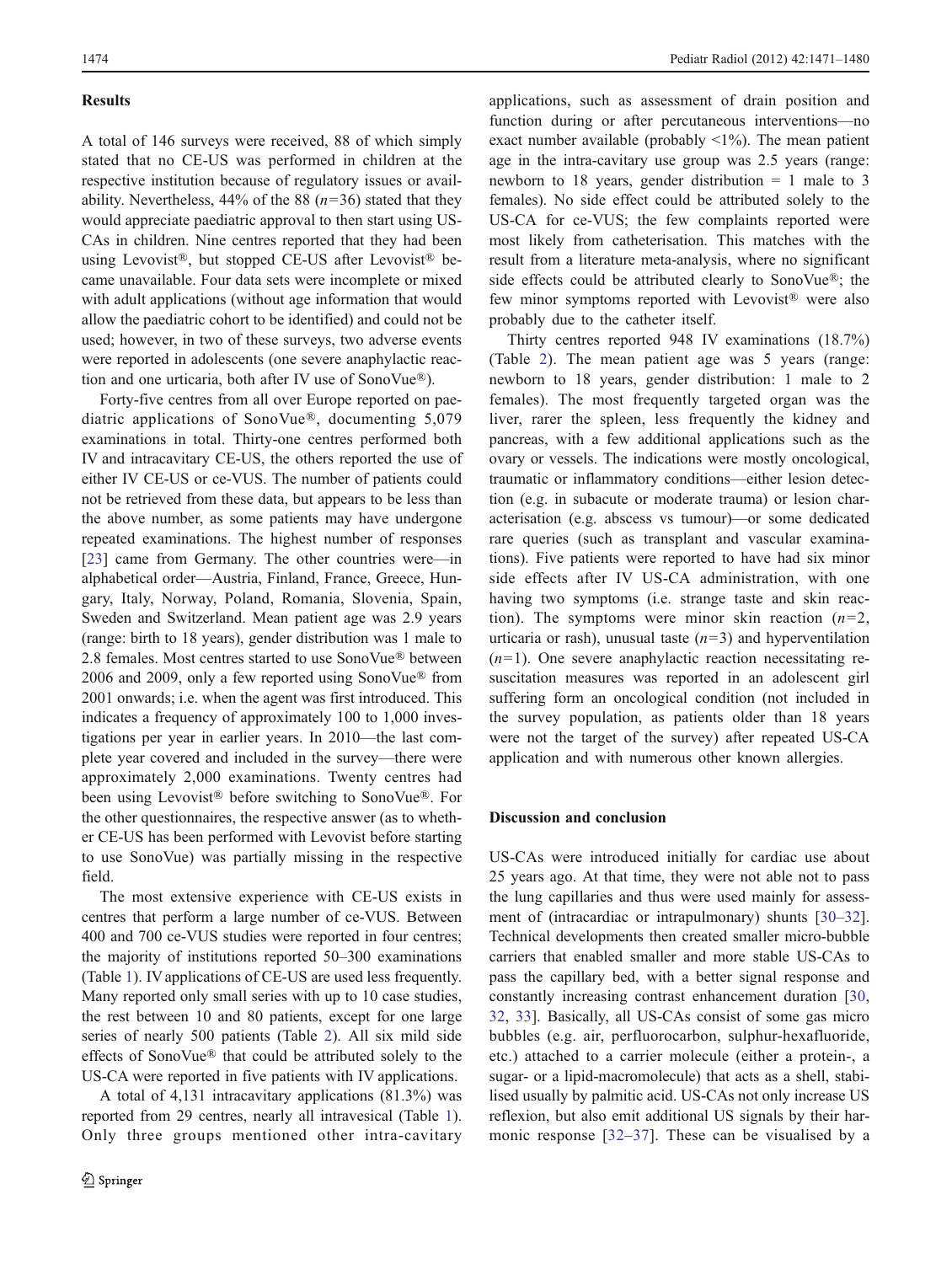|            | Number of exams | Mean age (years)         | Age range (years) | Male: female       | SonoVue since  | CA before | Adverse effects |
|------------|-----------------|--------------------------|-------------------|--------------------|----------------|-----------|-----------------|
|            | 500             | $\sqrt{2}$               | $0 - 5$           | 1:2.5              | 2009           | Levovist  | None            |
|            | 12              | $\mathbf{1}$             | $0 - 12$          | 1:11               | 2009           | Levovist  | None            |
|            | $\overline{4}$  | 0.5                      | $\overline{?}$    | 0:7                | 2008           | Levovist  | None            |
|            | 315             | 2                        | $0 - 17$          | 1:1                | 2009           | Levovist  | None            |
|            | 15              | $\overline{\mathcal{L}}$ | $\overline{?}$    | $\overline{\cdot}$ | $2004(-7)^{a}$ | None      | None            |
|            | 700             | 1.5                      | $0 - 16$          | $\overline{?}$     | 2004           | None      | None            |
|            | 120             | 1.6                      | $0 - 18$          | 1:5                | 2007           | Levovist  | None            |
|            | $10\,$          | 0.5                      | $0 - 1$           | $\overline{?}$     | 2007           | None      | None            |
|            | 40              | 4.5                      | $0 - 15$          | $1$ t: $3$         | $2003(-4)^a$   | Levovist  | None            |
|            | 500             | 0.55                     | $0 - 4$           | 1:1                | 2009           | None      | None            |
|            | 450             | $\overline{?}$           | $0 - 15$          | 1:9                | 2006           | None      | None            |
|            | $\,8\,$         | $\mathbf{1}$             | $0 - 3$           | 1:2                | 2009           | Levovist  | None            |
|            | 200             | $\mathbf{1}$             | $0 - 4$           | 2:8                | 2008           | Levovist  | None            |
|            | 10              | $\,$ $\,$                | $0 - 18$          | 8:2                | 2006           | None      | None            |
|            | 160             | 4.6                      | $0.5 - 16$        | 2:8                | 2008           | Levovist  | None            |
|            | 25              | $\mathbf{1}$             | $0 - 2$           | $\overline{?}$     | $2010\,$       | None      | None            |
|            | 50              | 12                       | $7 - 16$          | 1:3                | 2009           | None      | None            |
|            | 5               | $10\,$                   | $7 - 13$          | 0:1                | 2009           | Levovist  | None            |
|            | 180             | 3.6                      | $0 - 18.5$        | 1:2                | 2010           | Levovist  | None            |
|            | 55              | $\overline{c}$           | $0 - 12$          | 1:1                | 2010           | Levovist  | None            |
|            | $\overline{2}$  | 4                        | $2 - 6$           | 0:2                | 2004           | Levovist  | None            |
|            | $\overline{2}$  | 9.5                      | $8 - 11$          | 1:1                | 2011           | Levovist  | None            |
|            | 240             | $\mathbf{2}$             | $1 - 10$          | 2.5:1              | 2007           | None      | None            |
|            | 33              | $\boldsymbol{7}$         | $0 - 10$          | 2:1                | 2009           | None      | None            |
|            | 200             | 0.5                      | $1 - 18$          | 1:10               | 2007           | Levovist  | None            |
|            | 38              | 1.8                      | $0 - 11$          | 21:17              | 2010           | Levovist  | None            |
|            | $\mathbf{1}$    | 8                        | 8                 | $\mathbf{1}$       | 2011           | Levovist  | None            |
|            | 76              | 5.7                      | $0 - 19$          | 1:2                | 2001           | Levovist  | None            |
|            | 180             | $\mathbf{1}$             | $0.5 - 3$         | 1:3                | 2007           | Levovist  | None            |
| 29 centres |                 |                          |                   |                    |                |           |                 |
| Total      | 4,131           | 2.5                      | $0 - 19$          | ca. 1:3            |                |           | None            |

<span id="page-4-0"></span>Table 1 Survey results: detailed results from responses concerning contrast-enhanced voiding urosonography (ce-VUS). CA Contrast agent

<sup>a</sup> Data are provided only for the given time span (e.g. because not used before or since)

variety of US techniques, both with basic grey scale imaging or using more novel techniques such as harmonic imaging and pulse inversion, Doppler techniques and other dedicated contrast visualisation tools are presently incorporated in practically all high-end US systems, based partially on nonfundamental response [[32,](#page-8-0) [38](#page-8-0)–[40](#page-8-0)]. More recently, low mechanical index ("low-MI") contrast imaging techniques have enabled an even longer duration of adequate signal response with very little US-CA destruction, thus improving real-time assessment of enhancement dynamics.

In adults, numerous applications have been assessed and reported in the literature—particularly the use of US-CAs for lesion detection and characterisation in abdominal parenchymal organs (predominantly the liver) [[32](#page-8-0), [41](#page-8-0)–[52](#page-8-0)]. These reports demonstrate not only a high diagnostic potential and reliability of CE-US, but also a high safety profile of US-CAs; in adults, anaphylactoid reactions have been reported at a low rate of less than 0.002% [[53,](#page-8-0) [54\]](#page-8-0). The established indications are oncological, traumatic or inflammatory lesions, assessment of vascular patency or pathology, tissue perfusion, echocardiography, intraoperative guidance and transplant queries [[32,](#page-8-0) [55](#page-8-0)–[70](#page-9-0)].

So what is the actual evidence for using CE-US in children? It is clear that CE-US delivers reliable diagnostic information for a variety of conditions, particularly in adults. In children, the diagnostic value of ce-VUS has been studied extensively. These studies demonstrate that ce-VUS is a practical unique paediatric application of US-CAs that has gained widespread acceptance over the past few years after its introduction in the mid-1990s. Initial restrictions,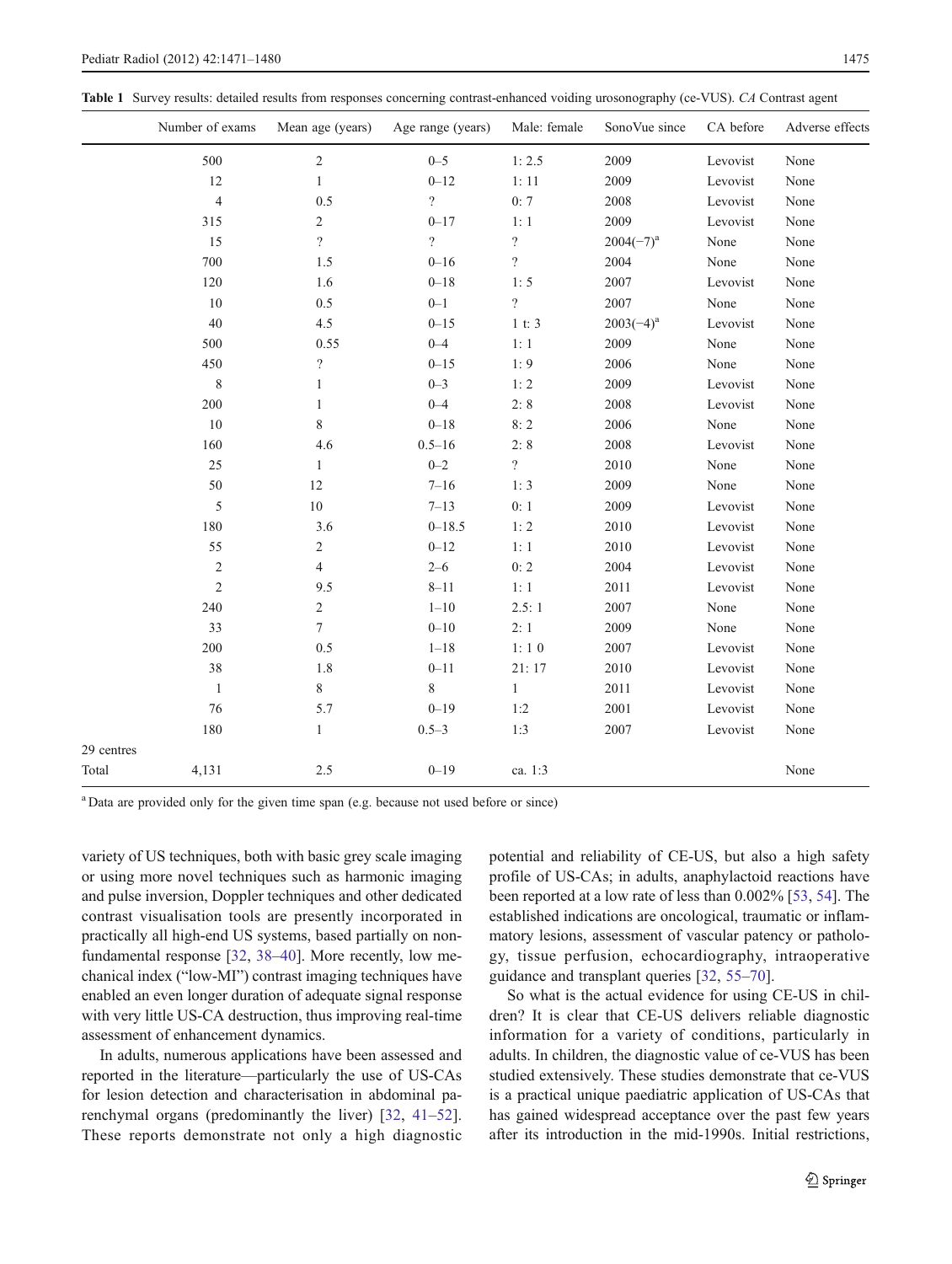|            | Number<br>of exams | Mean age<br>(years)      | Age range<br>(years)     | Male: female             | SonoVue since  | CA before | Adverse effects                                                           |
|------------|--------------------|--------------------------|--------------------------|--------------------------|----------------|-----------|---------------------------------------------------------------------------|
|            | 13                 | 5                        | $1 - 16$                 | 5:8                      | 2009           | Levovist  | None                                                                      |
|            | 43                 | $\boldsymbol{7}$         | $0 - 18$                 | 1:1                      | 2007           | None      | $1 \times$ strange taste                                                  |
|            | 5                  | $\overline{\mathcal{C}}$ | $0 - 16$                 | 1:1                      | $2004(-7)^{a}$ | None      | None                                                                      |
|            | 20                 | 10                       | $2 - 19$                 | 1:2                      | 2006           | Levovist  | None                                                                      |
|            | 43                 | $\overline{\mathcal{L}}$ | $0 - 18$                 | $\overline{\mathcal{L}}$ | 2007           | Levovist  | $2 \times$ strange taste,<br>cutaneous reaction                           |
|            | 19                 | 10.3                     | $0 - 23$                 | 1.4:1                    | 2007           | Levovist  | None                                                                      |
|            | 26                 | 9.8                      | $0 - 15$                 | 4:22                     | 2007           | n.c.      | None                                                                      |
|            | 30                 | 5                        | $0 - 15$                 | $\overline{?}$           | 2008           | None      | None                                                                      |
|            | $10\,$             | $\overline{7}$           | $\overline{\mathcal{C}}$ | $\overline{?}$           | 2009           | n.c.      | None                                                                      |
|            | 20                 | $\mathbf{9}$             | $0 - 15$                 | 1:1                      | 2008           | Levovist  | None                                                                      |
|            | 30                 | 12                       | $0.2 - 18$               | 19:11                    | 2006           | None      | $1 \times$ cutaneous reaction                                             |
|            | 6                  | $\sqrt{2}$               | $0 - 4$                  | $\overline{?}$           | only in 2009   | n.c.      | None                                                                      |
|            | $\overline{c}$     | 16.5                     | 16, 17                   | 1:1                      | $2007(-10)^a$  | None      | None                                                                      |
|            | 6                  | 12                       | $7 - 18$                 | 2:8                      | 2009           | n.c.      | None                                                                      |
|            | 3                  | 16                       | $15 - 17$                | 2:1                      | 2009           | Levovist  | None                                                                      |
|            | 15                 | $\overline{9}$           | $0 - 18$                 | 1:1                      | 2003           | None      | None                                                                      |
|            | 14                 | 15                       | $10 - 17$                | $\overline{?}$           | 2005           | n.c.      | None                                                                      |
|            | 15                 | $\,$ 8 $\,$              | $5 - 16$                 | 1:1                      | 2009           | n.c.      | None                                                                      |
|            | $80\,$             | $\,$ 8 $\,$              | $0 - 18$                 | 1:1                      | 2008           | n.c.      | $1 \times$ hyperventilation                                               |
|            | $\mathbf{2}$       | 17                       | 17                       | 1:1                      | 2008           | n.c.      | None                                                                      |
|            | $10\,$             | 10                       | $1 - 16$                 | 1:1                      | 2001           | n.c.      | None                                                                      |
|            | $\overline{c}$     | $\overline{\mathcal{C}}$ | $\overline{\phantom{a}}$ | $\overline{?}$           | 2002           | n.c.      | None                                                                      |
|            | $\overline{4}$     | 14                       | $10 - 18$                | 1:1                      | 2007           | n.c.      | None                                                                      |
|            | 10                 | 12                       | $-17$                    | 1:3                      | 2008           | Levovist  | None                                                                      |
|            | 22                 | $\overline{\mathcal{C}}$ | $3 - 17$                 | 1:1                      | 2003           | n.c.      | None                                                                      |
|            | $10\,$             | $\overline{\mathcal{C}}$ | $>6$                     | $\overline{?}$           | 2008           | Levovist  | None                                                                      |
|            | $\mathbf{1}$       | 17                       | $-17$                    | 0:1                      | 2009           | n.c.      | None                                                                      |
|            | $\tau$             | $10\,$                   | $10 - 17$                | 3:4                      | 2010           | n.c.      | None                                                                      |
|            | 5                  | 7.8                      | $1 - 17$                 | $\boldsymbol{?}$         | 2007           | n.c.      | None                                                                      |
|            | 475                | $\overline{\mathcal{C}}$ | $1 - 17$                 | $\overline{?}$           | 2002           | n.c.      | None                                                                      |
| 30 centres |                    |                          |                          |                          |                |           |                                                                           |
| Total      | 948                | 5                        | $0 - 19$                 | ca 1:2                   |                |           | 5 patients; 6 symptoms;<br>1 patient had 2 symptoms<br>and strange taste) |

Table 2 Survey results: detailed results from responses concerning intravenous contrast-enhanced ultrasound (CE-US) data

<sup>a</sup> Data are provided only for the given time span (e.g. because not used before or since)

n.c. No comment given

such as assessment of the urethra, have been overcome, and the potential to combine ce-VUS with sonographic genitography has also been demonstrated [[70](#page-9-0)–[75\]](#page-9-0). A recent metaanalysis of the existing literature on comparative studies of ce-VUS with voiding cystourethrography (VCUG) and direct radionuclide cystography (DRNC) confirmed the high sensitivity and specificity of this elegant nonionising imaging modality [\[76](#page-9-0)]. The data included more than 2,549 children with more than 5,078 pelvi-ureteric units. Using VCUG as the reference method, ce-VUS had a sensitivity of 90% and specificity of 92%, with a high correlation of VUR grading. Compared to DRNC, ce-VUS yielded a sensitivity of 94% and a specificity of 95%. More, and up to 10% higher graded, VURs were detected on ce-VUS; intrarenal reflux can also be depicted by ce-VUS. Additionally, perineal ce-VUS of the urethra enables excellent imaging of urethral anatomy, as demonstrated in 880 patients. In more than 97% of these patients, urethral assessment was reported feasible and reliable. The diagnostic performance of ce-VUS with SonoVue®, the most widely used US-CA agent in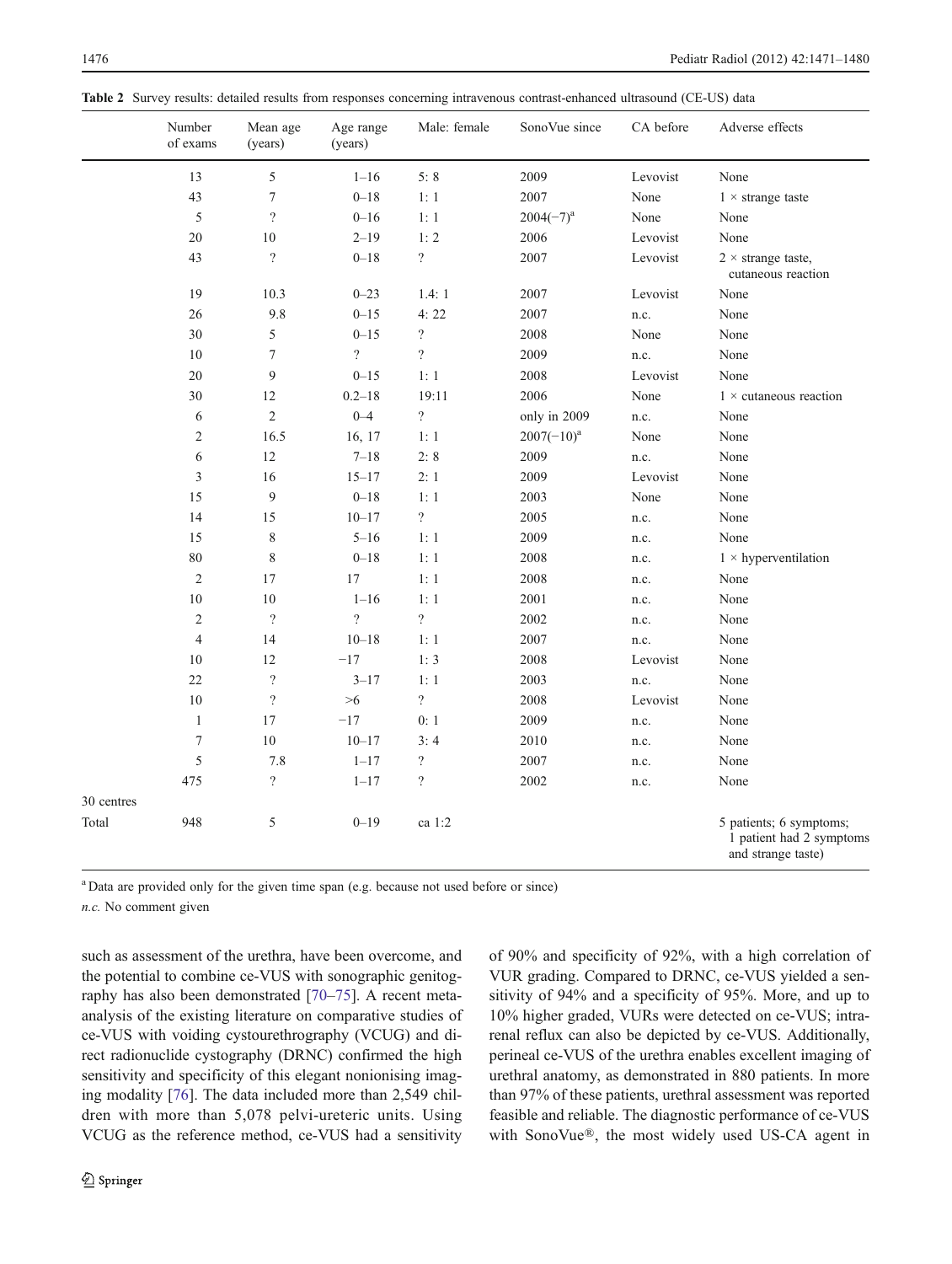Europe, did not differ significantly from Levovist®; actually, SonoVue® performed slightly better. In some institutions, particularly when Levovist® was still available and registered for paediatric use, VCUG and DRNC are being gradually, or have been, replaced by ce-VUS, reducing the number of ionising studies significantly [\[77](#page-9-0)]. Less data are available on IV CE-US in children. The results of the few reports are similar to those from adults, and prove the high diagnostic potential of US-CAs in reducing the need for radiation-burdened imaging, particularly also in investigations of moderate blunt abdominal trauma [[78](#page-9-0)–[82\]](#page-9-0).

In the United States, differences in practice and regulatory requirements have hampered the use of US-CAs. Nonetheless, two US-CAs (Definity®, [Lanthaeus Medical Imaging, N. Billerica, MA] and Optison® [General Electric, Princeton, NJ]) are approved, but only for echocardiography. Regarding noncardiac use, a phase III study is underway by Bracco (Milan, Italy) to evaluate the use of SonoVue® for focal liver lesion characterisation. There are also a few institutions conducting animal or clinical studies pertaining to paediatric applications. Additionally, the Society of Pediatric Radiology (SPR) recently established a Contrast-enhanced Ultrasound (CE-US) Task Force with the objective of raising awareness among paediatric radiologists of the use of CE-US in children and to advise the FDA with regards to approval of US-CAs for paediatric use.

On balance, it seems logical to recommend CE-US for specific indications, particularly as CE-US would reduce significantly the exposure of children to radiation and iodinated CA, and specifically taking into account the extremely low rate of drug-related adverse events reported to date [[32](#page-8-0), [53,](#page-8-0) [54,](#page-8-0) [83,](#page-9-0) [84](#page-9-0)]. This is even more important when compared with the potential long-term harmful effects of CT, particularly in children who have higher radiation sensitivity and a longer expected life span. This increasing awareness of the negative effects of radiation may spur the search for alternatives and suggests the use of US-CAs also in paediatric imaging.

The data from this Europe-wide questionnaire-based survey suggests a high safety profile of the US-CA SonoVue® and additionally demonstrates that there is not only a medical need, but also a potential market for paediatric US-CAs applications.

However, some restrictions of this survey have to be addressed. The response rate to the survey could not be properly assessed, as the number of recipients could not be tracked properly for many reasons: There was often more than one recipient per institution, no feedback of receipt of message, or different distribution pathways with partially significant overlaps between the various e-mail groups. However, as only one completed survey was submitted per institution, no data overlap in the CE-US application data appears to be present. It has to be additionally acknowledged that conventionally US is a primarily noninvasive study (that can be performed by radiographers, as it is standard for US in

some parts of the world); performing a ce-US would make the investigation a more invasive study - by having to administer the US-CA either intravenously or into the respective cavity, mostly via catheter, which would require a physician to be present. However, if it helps reduce more threatening risks such as radiation hazards and does not exceed the invasiveness of the respective alternative technique (e.g. CT or MRI need IV-CA, too, VCUG requires catheterism and CA), CE-US appears justified. Still, proper precautions must be taken (i.e. one needs to have potentially necessary medication at hand, and staff who are qualified to administer the US-CA and to perform the examination, etc. ), and adequate reimbursement has to be eventually granted.

Additionally, caution should be used with IV applications in patients who are prone to increased allergic risk (e.g. suffering from multiple other allergies, particularly after repeated US-CA applications), in particularly endangered organs (such as the brain and eye) or where gas interfaces may cause cavitation-induced damage (i.e. lung and intestines), as well as in neonates, because the potential side effects have not been studied in detail and, additionally, cellular effects from the US-CA have been observed in vitro. Furthermore, data from small animal models suggest that glomerular capillary haemorrhage and other microvascular rupture may occur upon exposure to high sound pressure [\[85](#page-9-0)]. But most of the presently applied contrast imaging techniques are "low MI" techniques that use low energy and low sound pressure, thus making these aspects unlikely to affect CE-US in clinical practice [[86\]](#page-9-0). Nevertheless, further studies on the safety of intracavitary and, particularly, intravesical SonoVue® applications will be necessary, as these have been performed only for Levovist®—a different agent consisting of air microbubbles and a sugar macromolecule.

Finally, it must be acknowledged that only the data submitted could be analysed and used. Some data gaps are obvious on the sheets (e.g. incomplete age information, the date since when the US-CA was used how many and which abdominal organs were imaged for what indication, etc.), and no validation of the correctness of the submitted data could be performed. Also, other systemic bias deriving from such retrospective surveys has to be considered, e.g. the lack of a common standard of recording of adverse effects, and one might speculate that those who advocate and support CE-US in children might have been more eager to answer than others. However, this does not affect the total numbers of documented paediatric CE-US applications, and our results match those of existing literature reports [[26](#page-7-0)–[29](#page-8-0), [76](#page-9-0), [84](#page-9-0)].

Nevertheless, knowledge of existing experience might be valuable for discussion and to promote the use of US-CAs and research in this field. The data from this survey—together with the information available in literature—may support the undertaking to eventually achieve paediatric licensing for US-CAs, as these observations suggest and demonstrate a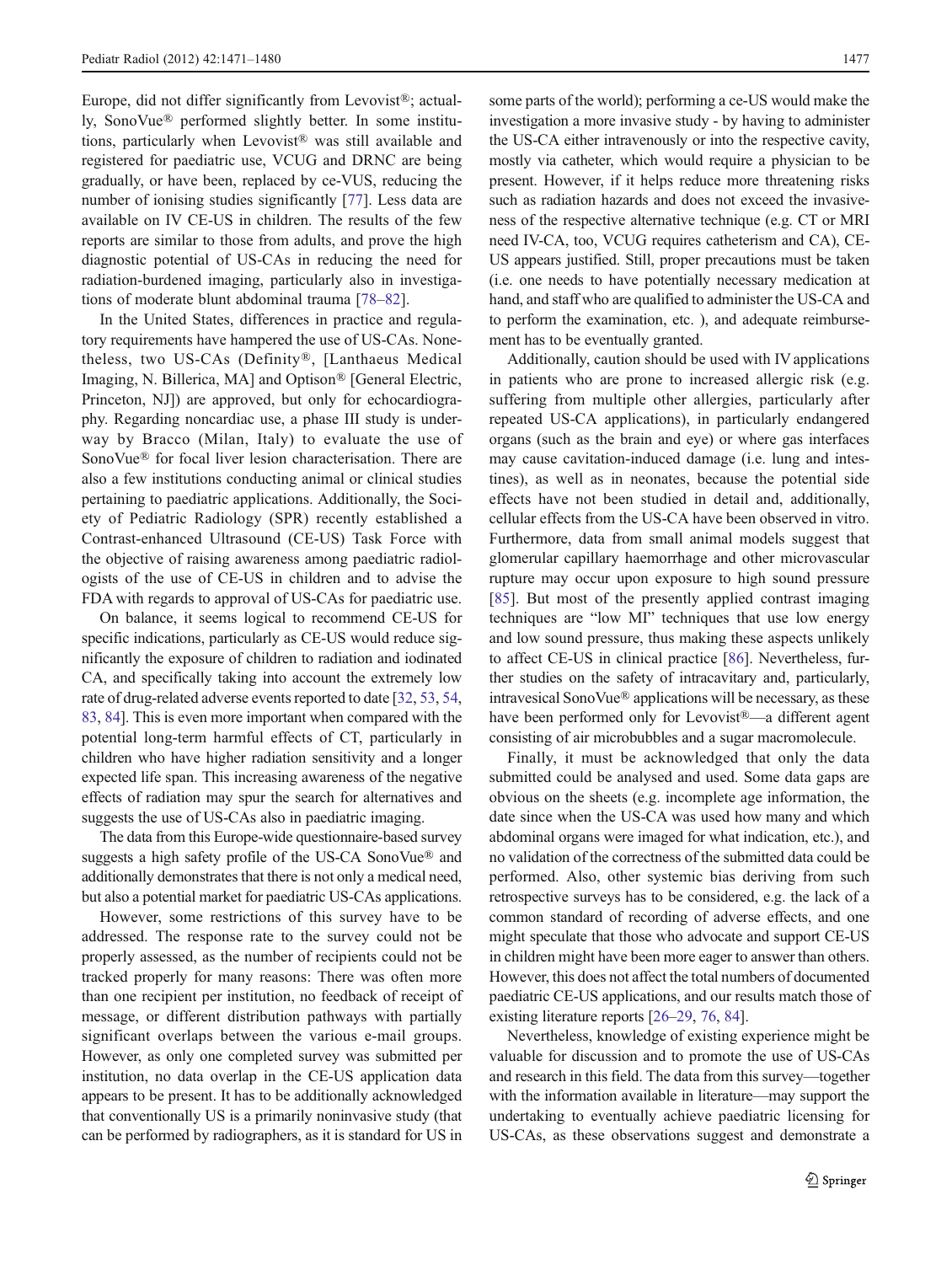<span id="page-7-0"></span>good safety profile, clinically important and valuable applications, and a potentially reasonable market. There is also a first of its kind joint effort in pushing for licensing of US-CAs for paediatric use by a number of major societies (ESPR, ESUR, GPR, ESR Ultrasound Section, EFSUMB, WFUMB, SPR) [\[87,](#page-9-0) [88\]](#page-9-0). The manufacturer Bracco (Bracco, Milan, Italy) has agreed to start an internal assessment on the possible inclusion of new indications, i.e. the paediatric use of SonoVue®. This statement at the uroradiology task force session during the International Paediatric Radiology Meeting in London in June 2011 raises optimism [[88,](#page-9-0) [89](#page-9-0)]. The data from this survey may help to bring together the aspects of clinical importance, safety and use of US-CAs in infants and children.

### Conclusion

This questionnaire-based European survey demonstrates that there are important applications for CE-US throughout childhood. Particularly, VUR assessment by ce-VUS could contribute to significantly reduce the exposure of this group of patients to diagnostic radiation. Furthermore, the survey suggests a high safety profile of US-CA SonoVue® and a potential reasonable market, thus making approval also economically more interesting, particularly taking into account all the comments stating willingness and eagerness to use US-CAs once they are made available and are approved for paediatric application. Hopefully, all this will spur interest in discussing and re-evaluating the use and approval of CE-US in children. For the time being, these experiences and the information from this survey can serve as valuable objective information when discussing an informed consent for off-license use of US-CAs, particularly SonoVue®, with patients, parents and/or guardians.

Disclosure I certify that there is no actual or potential conflict of interest in relation to this article, and no financial or other interest concerning the reported topic

### References

- 1. Ascenti G, Zimbaro G, Mazziotti S et al (2004) Harmonic US imaging of vesicoureteric reflux in children: usefulness of a second generation US contrast agent. Pediatr Radiol 34:481–487
- 2. Berrocal T, Gaya F, Arjonilla A et al (2001) Vesicoureteral reflux: diagnosis and grading with echo-enhanced cystosonography versus voiding cystourethrography. Radiology 221:359–365
- 3. Bosio M (1998) Cystosonography with echocontrast: a new imaging modality to detect vesicoureteric reflux in children. Pediatr Radiol 28:250–255
- 4. Darge K, Dütting T, Zieger B et al (1998) Diagnosis of vesicoureteral reflux with echo-enhanced voiding urosonography. Radiologe 38:405–409
- 5. Darge K, Troeger J, Duetting T et al (1999) Reflux in young patients: comparison of voiding US of the bladder and retrovesical space with echo enhancement versus voiding cysto-urethrography for diagnosis. Radiology 210:201–207
- 6. Darge K, Troeger J (2002) Vesicoureteral reflux grading in contrastenhanced voiding urosonography. Eur J Radiol 43:122–128
- 7. Darge K, Beer M, Gordjani N et al (2004) Contrast-enhanced voiding urosonography with the use of a 2nd generation US contrast medium: preliminary results. Pediatr Radiol 34:S97
- 8. Darge K, Moeller RT, Trusen A et al (2004) Diagnosis of vesicoureteric reflux with low-dose contrast-enhanced harmonic ultrasound imaging. Pediatr Radiol 35:73–78
- 9. Darge K (2008) Voiding urosonography with ultrasound contrast agents for the diagnosis of vesicoureteric reflux in children. I. Procedure. Pediatr Radiol 38:40–53
- 10. Darge K (2008) Voiding urosonography with US contrast agents for the diagnosis of vesicoureteric reflux in children. II. Comparison with radiological examinations. Pediatr Radiol 38:54–63, quiz 126–127
- 11. Darge K (2010) Voiding urosonography with US contrast agent for the diagnosis of vesicoureteric reflux in children: an update. Pediatr Radiol 40:956–962
- 12. Kenda RB, Novljan G, Kenig A et al (2000) Echo-enhanced ultrasound voiding cystography in children: a new approach. Pediatr Nephrol 14:297–300
- 13. Kmetec A, Bren AF, Kandus A et al (2001) Contrast-enhanced ultrasound voiding cystography as a screening examination for vesicoureteral reflux in the follow-up of renal transplant recipients: a new approach. Nephrol Dial Transplant 16:120–123
- 14. Kopitzko A, Cornely D, Reither K et al (2004) Low contrast dose voiding urosonography in children with phase inversion imaging. Eur Radiol 14:2290–2296
- 15. McEwing RL, Hellewell S, Anderson NG et al (2002) Comparison of echo-enhanced ultrasound with fluoroscopic MCU for the detection of vesicoureteral reflux in neonates. Pediatr Radiol 32:853–858
- 16. Mentzel HJ, Vogt S, Joan U et al (2002) Voiding urosonography with ultrasonography contrast medium in children. Pediatr Nephrol 17:272–276
- 17. Papadopoulou F, Anthopoulou A, Siomou E et al (2009) Harmonic voiding urosonography with a second-generation contrast agent for the diagnosis of vesicoureteral reflux. Pediatr Radiol 39:239–244
- 18. Piaggio G, Degl'Innocenti ML, Toma P et al (2003) Cystosonography and voiding cysto-urethrography in the diagnosis of vesicoureteral reflux. Pediatr Nephrol 18:18–22
- 19. Radmayr C, Klauser A, Pallwein L et al (2002) Contrast enhanced reflux sonography in children: a comparison to standard radiological imaging. J Urol 167:1428–1430
- 20. Riccabona M (2002) Cystography in infants and children: a critical appraisal of the many forms with special regard to voiding cystourethrography. Eur Radiol 12:2910–2918
- 21. Riccabona M, Mache CJ, Lindbichler F (2003) Echo-enhanced color Doppler cystosonography of vesicoureteral reflux in children: Improvement by stimulated acoustic emission. Acta Radiol 44:18–23
- 22. Valentini AL, Salvaggio E, Manzoni C et al (2001) Contrast enhanced gray-scale and color Doppler voiding urosonography versus voiding cystourethrography in the diagnosis and grading of vesicoureteral reflux. J Clin Ultrasound 29:65–71
- 23. Valentini AL, De Gaetano AM, Destito C et al (2002) The accuracy of voiding urosonography in detecting vesico-ureteral reflux: a summary of existing data. Eur J Pediatr 161:380–384
- 24. Zimbaro G, Ascenti G, Visalli C et al (2007) Contrast-enhanced ultrasonography (voiding urosonography) of vesicoureteral reflux: state of the art. Radiol Med 112:1211–1224
- 25. Riccabona M, Avni FE, Blickman JG et al (2008) Imaging recommendations in paediatric uroradiology: minutes of the ESPR workgroup session on urinary tract infection, fetal hydronephrosis, urinary tract ultrasonography and voiding cystourethrography. Barcelona, Spain, June 2007. Pediatr Radiol 38:138–145
- 26. Albrecht T, Blomley M, Bolondi L et al (2004) Guidelines for the use of contrast agents in ultrasound. Ultraschall Med 25:249–256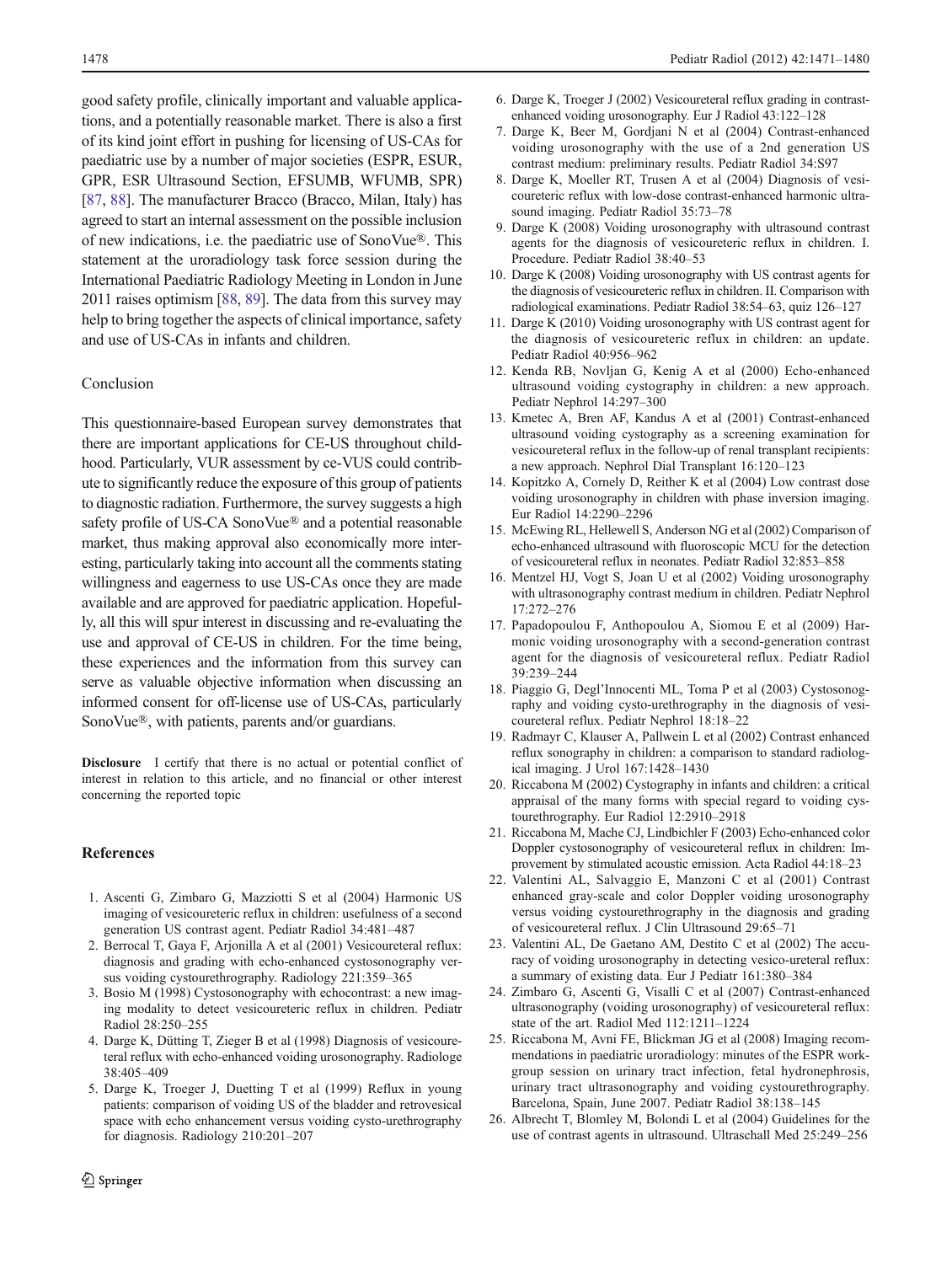- <span id="page-8-0"></span>28. Piscaglia F, Nolsoe C, Dietrich CF et al (2011) The EFSUMB guidelines and recommendations on the Clinical Practice of Contrast Enhanced Ultrasound (CEUS): update 2011 on non-hepatic applications. Ultraschall Med 32:1–27
- 29. Piskunowicz M, Kosiak W, Bratko T (2012) Intravenous application of second-generation ultrasound contrast agents in children: a review of the literature. Ultraschall Med 33:135–140
- 30. Correas JM, Bridal L, Lesavre A et al (2001) Ultrasound contrast agents: properties, principles of action, tolerance, and artifacts. Eur Radiol 11:1316–1328
- 31. Harvey CJ, Blomley MJK, Eckersley RJ et al (2001) Developments in ultrasound contrast media. Eur Radiol 11:675–689
- 32. Quaia E (ed) (2005) Contrast media in ultrasonography: basic principles and clinical applications. Springer, Berlin
- 33. Quaia E (2007) Microbubble ultrasound contrast agents: an update. Eur Radiol 17:1995–2008
- 34. Burns PN, Wilson SR, Hope Simpson D (2000) Pulse Inversion Imaging of liver blood flow: an improved method for characterization of focal masses with microbubble contrast. Invest Radiol 35:58–71
- 35. Hope Simpson D, Chin CT, Burns PN (1999) Pulse inversion Doppler: a new method for detecting nonlinear echoes from microbubble contrast agents. IEEE Trans Ultrason Ferroelec Freq Contr 46:372–382
- 36. Lencioni R, Cioni D, Bartolozzi C (2002) Tissue harmonic and contrast specific imaging: back to gray scale in ultrasound. Eur Radiol 12:151–165
- 37. Tetsuya K (2002) Technical description of 1.5-harmonic imaging, an effective technique for contrast-enhanced ultrasound diagnosis. Med Rev 87:22–25
- 38. Borsboom JM, Chin CT, de Jong N (2003) Nonlinear coded excitation method for ultrasound contrast imaging. Ultrasound Med Biol 29:277–284
- 39. Blomley MJK, Albrecht T, Cosgrove DO et al (1998) Stimulated acoustic emission in liver parenchyma with Levovist. Lancet 351:568–569
- 40. Whittingham T (2005) Contrast-specific imaging techniques: technical perspective. In: Quaia E (ed) Contrast media in ultrasonography: basic principles and clinical applications. Springer, Berlin, pp 43–70
- 41. Berry JD, Sidhu PS (2004) Microbubble contrast-enhanced ultrasound in liver transplantation. Eur Radiol 14(Suppl 8):P96–P103
- 42. Bryant T, Blomley MJK, Albrecht T et al (2004) Improved characterization of liver lesions with liver-phase uptake of liver specific microbubbles: prospective multicenter trials. Radiology 232:799–809
- 43. Dietrich CF, Kratzer W, Strobe D et al (2006) Assessment of metastatic liver disease in patients with primary extrahepatic tumors by contrast-enhanced sonography versus CT and MRI. World J Gastroenterol 12:1699–1705
- 44. Gasparini C, Bertolotto M, Croce SL et al (2003) Evaluation of liver parenchymal blood flow with contrast-enhanced US: preliminary results in healthy and cirrhotic patients. Acad Radiol 10:869–876
- 45. Leen E, Ceccotti P, Kalogeropoulou C et al (2006) Prospective multicenter trial evaluating a novel method of characterizing focal liver lesions using contrast- enhanced sonography. AJR 186:1551–1559
- 46. Nicolau C, Catalá V, Vilana R et al (2004) Evaluation of hepatocellular carcinoma using SonoVue, a second generation ultrasound contrast agent: correlation with cellular differentiation. Eur Radiol 14:1092–1099
- 47. Oldenburg A, Hohmann J, Foert E et al (2005) Detection of hepatic metastases with low MI real time contrast enhanced sonography and SonoVue. Ultraschall Med 26:277–284
- 48. Quaia E, D'Onofrio M, Palumbo A et al (2006) Comparison of contrast-enhanced ultrasonography vs baseline ultrasound and contrast-enhanced computed tomography in metastatic disease of the liver: diagnostic performance and confidence. Eur Radiol 16:1599–1609
- 49. Quaia E, Bertolotto M, Calderan L et al (2003) US characterization of focal hepatic lesions with intermittent high acoustic power mode and contrast material. Acad Radiol 10:739–750
- 50. Quaia E, Bartolotta TV, Midiri M et al (2006) Analysis of different contrast enhancement patterns after microbubble-based contrast agent injection in liver hemangiomas with atypical appearance at baseline scan. Abdom Imag 31(1):59–64
- 51. Rossi S, Rosa L, Ravetta V et al (2006) Contrast-enhanced versus conventional and color Doppler sonography for the detection of thrombosis of the portal and hepatic venous system. AJR 186:763–773
- 52. Wilson SR, Burns P (2006) An algorithm for the diagnosis of focal liver masses using microbubble contrast-enhanced pulse-inversion sonography. AJR 186:1401–1412
- 53. Piscaglia F, Bolondi L (2006) The safety of Sonovue in abdominal applications: retrospective analysis of 23188 investigations. Ultrasound Med Biol 32:1369–1375
- 54. Morel DR, Schwieger I, Hohn L et al (2000) Human pharmacokinetics and safety evaluation of SonoVue, a new contrast agent for ultrasound imaging. Invest Radiol 35:80–85
- 55. Catalano O, Sandomenico F, Matarazzo I et al (2005) Contrastenhanced sonography of the spleen. AJR 184:1150–1156
- 56. Cassano E, Rizzo S, Bozzini A et al (2006) Contrast enhanced ultrasound of breast cancer. Cancer Imaging 31:4–6
- 57. Correas JM, Claudon M, Tranquart F et al (2006) The kidney: imaging with microbubble contrast agents. Ultrasound Q 22:53–66
- 58. Halpern EJ, Frausher F, Rosemberg M et al (2002) Directed biopsy during contrast-enhanced sonography of the prostate. AJR 178:915–919
- 59. Holsher T, Wilkening W, Draganski B et al (2005) Transcranial ultrasound brain perfusion assessment with a contrast agentspecific imaging mode: results of a two-center trial. Stroke 36:2283–2285
- 60. Klauser A, Demharter J, De Marchi A et al (2005) Contrast enhanced grayscale sonography in assessment of joint vascularity in rheumatoid arthritis: results from the IACUS study group. Eur Radiol 15:2404–2410
- 61. Krix M, Kiessling F, Farhan N (2003) A multivessel model describing replenishment kinetics of ultrasound contrast agent for quantification of tissue perfusion. US Med Biol 29:1421–1430
- 62. McCarville MB, Streck CJ, Dickson PV et al (2006) Angiogenesis inhibitors in a murine neuroblastoma model: quantitative assessment of intratumoral blood flow with contrast-enhanced gray-scale US. Radiology 240:73–81
- 63. Paltiel HJ, Kalish LA, Susaeta RA et al (2006) Pulse inversion US imaging of testicular ischemia: quantitative and qualitative analyses in a rabbit model. Radiology 239:718–729
- 64. Quaia E, Siracusano S, Bertolotto M et al (2003) Characterization of renal tumours with pulse inversion harmonic imaging by intermittent high mechanical index technique: preliminary results. Eur Radiol 13:1402–1412
- 65. Rubaltelli L, Khadivi Y, Tregnaghi A et al (2004) Evaluation of lymph node perfusion using continuous mode harmonic ultrasonography with a second generation contrast agent. J Ultrasound Med 23:829–836
- 66. Stieger SM, Bloch SH, Foreman O et al (2006) Ultrasound assessment of angiogenesis in a matrigel model in rats. Ultrasound Med Biol 32:673–681
- 67. Siösteen AK, Elvin A (2004) Intraoperative uses of contrastenhanced ultrasound. Eur Radiol 14(Suppl 8):P87–P95
- 68. Weber MA, Krix M, Jappe U et al (2005) Pathologic skeletal muscle perfusion in patients with myositis: detection with quantitative contrast enhanced US-initial results. Radiology 238:640–649
- 69. Wei K, Ragosta M, Thorpe J et al (2001) Non-invasive quantification of coronary blood flow reserve in humans using myocardial contrast echocardiography. Circulation 103:2560–2565